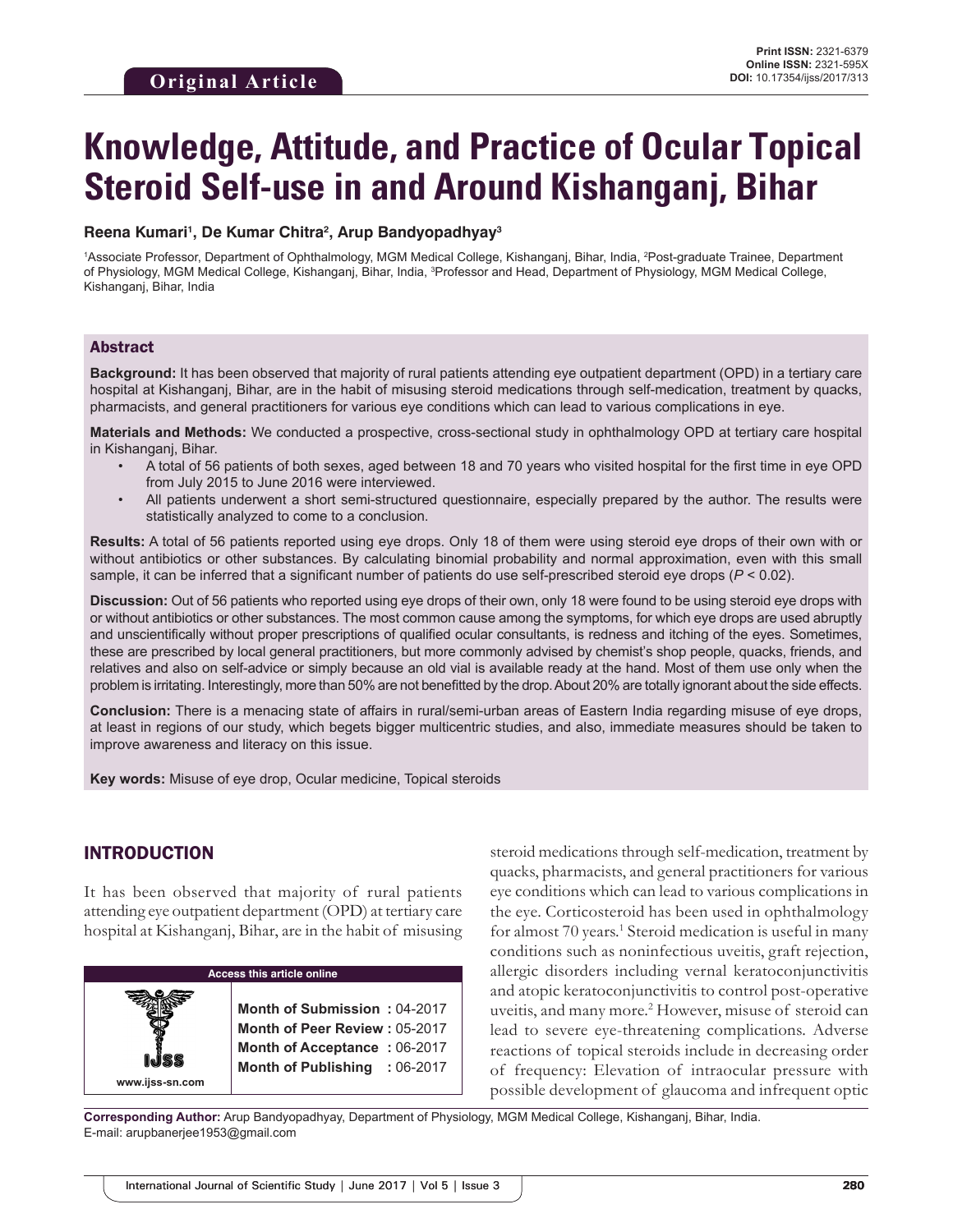nerve damage, posterior subcapsular cataract formation, and delayed wound healing.<sup>3</sup> Although systemic effects are extremely uncommon, there have been rare occurrences of systemic hypercorticoidism after use of topical steroids. Corticosteroid-containing preparations have also been reported to cause acute anterior uveitis and perforation of the globe. Keratitis, conjunctivitis, corneal ulcers, mydriasis, conjunctival hyperemia, loss of accommodation, and ptosis have occasionally been reported following local use of corticosteroids. These steroid medications are easily available at low cost without prescription at various pharmacy shops and are often prescribed by self, pharmacists, quacks, etc., for various diseases of eye. In our OPD, we have observed that rural patients visiting our hospital were unaware of complications of these steroid medications and were in the habit of using them without any prescription. The objective of our study was to make a qualitative research on the knowledge, attitude, and practice of eye drop usage in a semi-urban setup through structured questionnaire.

## MATERAILS AND METHODS

A thorough study was carried out to assess the knowledge, attitude, and practice on the usage of topical steroid medication for eye among patients visiting our hospital. This study did not only assess the gray area in the eye care but also helped we come to know the gaps in delivering them. We conducted a prospective, cross-sectional study in ophthalmology OPD at tertiary care hospital in Kishanganj, Bihar.

A total of 75 patients of both sexes, aged between 18 and 60 years who visited hospital for  $1<sup>st</sup>$  time in eye OPD during the period of a whole month of June were interviewed.

All patients underwent a short semi-structured questionnaire, especially prepared by the author.

The questionnaire collected demographic data such as patient's age, gender and level of education and also details concerning the knowledge, attitude and practice on ocular eye drop usage.

All participants were informed about the scope and purpose of the study and told that it was voluntary to participate, without any compensation, and that their medical assistance would not be compromised if they refused or decided to participate in the survey. The types of medication used were classified into the following groups: Antibiotics, steroids, combination of antibiotics and steroids and other drugs not included in the previous classifications. When the patient used preparations that included two or more drugs, each

of these associations was considered separately. When the interviewed subject failed to remember the drug used, first they were shown steroid medication easily available in the area to identify if they used any one of them; however, if they still failed to remember the drug, the answer was included under the category of iled to remember category of failed to remember.

Regarding educational level, four divisions were established:

- 1. Illiterate
- 2. Basic/primary education
- 3. Completed matriculation
- 4. Graduation and above.

The age groups were arbitrarily assigned: <18-40 and 41-60.

Out of 56 patients: 25 patients were between 18 and 40 years and 31 were between 41 and 60 years.

# RESULTS

From our survey, we got our result as:

*n* = Number of samples, i.e., 56 patients who were reported using of eye drops of their own

 $r =$  Only 18 patients who were using steroids eye drops with or without antibiotics and/or other substances

 $P =$  Probability of using this type of drugs=0.20.

The binomial distribution is as follows:

In sampling from a stationary Bernoulli process, with the probability of success equal to p, the probability of observing exactly *r* successes in *N* independent trials is:

$$
P\; (X{=}r){=}{^{n}}C_{_{r}}\;p^{r}\;(1{-}p)^{n\text{-}r}
$$

Whenever the sample size is large, you can use the normal distribution to approximate the exact probabilities of the items of interest.

As a general rule, you can use the normal distribution to approximate the binomial distribution so that, for large enough n, the random variable *Z* is approximately normally distributed.

Therefore, normal approximation to the binomial distribution is application of *Z* test as follows:

$$
Z = \frac{X - np}{\sqrt{np(1 - p)}}
$$

In short,

 $1<sup>st</sup> step – We have calculated binomial probability to find$ out the probability of getting how a good proportion of patients using antibiotic and steroids eye drops.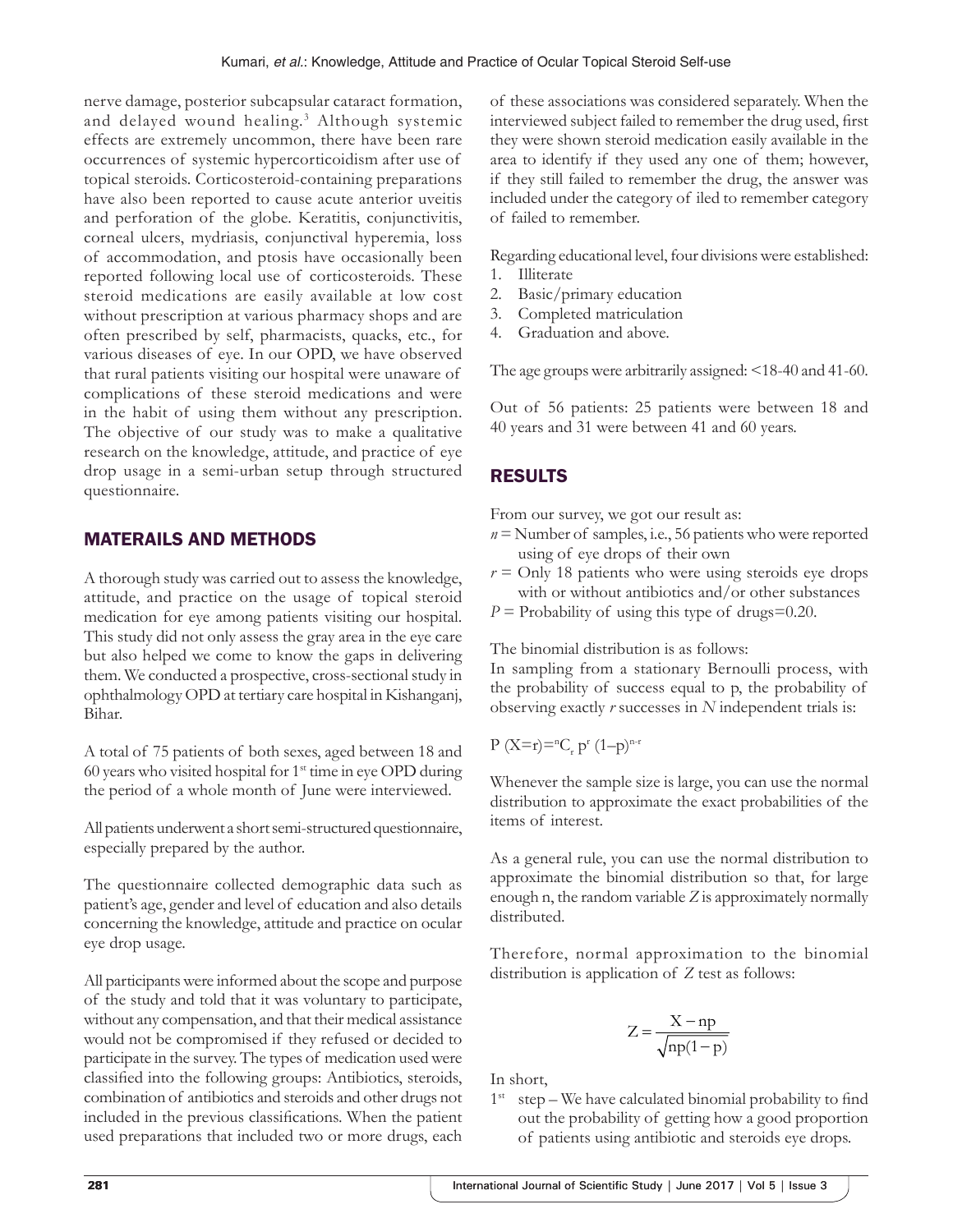- $2<sup>nd</sup>$  step From the binomial probability we have calculated the normal approximation to the binomial proportion (through *Z* test)
- 3rd step To find out the *P* value for *Z* test for significance level.

Finally, we get our result as:

 $Z = +2.11$  with binomial mean 11.2 and binomial standard deviation=2.99.

The *P* value is 0.017429. The result is statistically significant at  $P \le 0.02$ .

## **DISCUSSION**

In our study, it has been found that out of 75 patients included initially in our study, 56 patients reported using eye drops without proper consultation and of them 18 used steroid eye drops with or without antibiotics and or other substances. By calculating binomial probability and normal approximation, even with this small sample, it can be inferred that a significant number of patients do use self-prescribed or at least improperly prescribed steroid eye drops  $(P < 0.02)$ .

The most common cause among the symptoms, for which eye drops are used abruptly and unscientifically without proper prescriptions of qualified ocular consultants, is redness and itching of the eyes (63%). The subsequent causes are pain in the eyes (14%), watering from the eyes  $(15%)$ , and incidences if trauma in the eyes  $(8%)$  (Figure 1). Sometimes, these are prescribed by general practitioners and quacks (948%) but are not infrequently advised by chemist shop (28%) and because simply an old vial is available which is ready at the hand (23%) (Figure 2). Often, they are advised by friends and relatives. Most of the patients use a steroid eye drop only when the problem is very irritating. Interestingly, more than 50% of the patients are not benefitted by the eye drop. About 20% of the patients are totally ignorant about the side effects.

It cannot be overemphasized that the knowledge of the composition of commonly used eye drops through selfmedication as well as their side effects is extremely poor in the Indian subcontinent, through the practice is very much common and the attitude is simply indifference.<sup>4</sup>

In a study in Mangalore by Kadri *et al.*, 5 it was found that out of 327 patients included in the study from OPD, 116 (35.47%) used eye drops of their own. They did not consult any qualified eye specialist for this purpose. A total of 115 (99.1%) of the patients were not aware about what the eye drops were 59.4% of the patients misusing



**Figure 1: Sources for instructions on using eye drops**



**Figure 2: Reasons for patient's self-using eye drops**

eye drops who had basic school education, 19.8% were illiterates, and the rest (20.8%) were graduates and above. Improvement in the symptoms was seen in 63.8% of patients (compared to <50% in our study), and 9.5% had worsening of their symptoms. In 86.3% of the patients, easy accessibility was the chief motivation behind this self-medication; other motivating factors were time-saving  $(12.7%)$  and reduction in expenses  $(1%)$ .

In another study from Bangkok by Tayanithi *et al.*<sup>6</sup> on self-medication with over the counter (OTC) ophthalmic preparations, the most common factor for which such usage was "dust in the eye" (55%). The second most common cause for using such eye drops was itching, irritation, and tears from the eyes.

Decongestant eye drops are the most commonly used OTC eye drops. These types of eye drops often lead to both acute and chronic conjunctivitis.<sup>7</sup> Tappeiner et al.<sup>8</sup> have observed that abuse of vasoconstrictive eye drops can cause ocular pemphigoid.